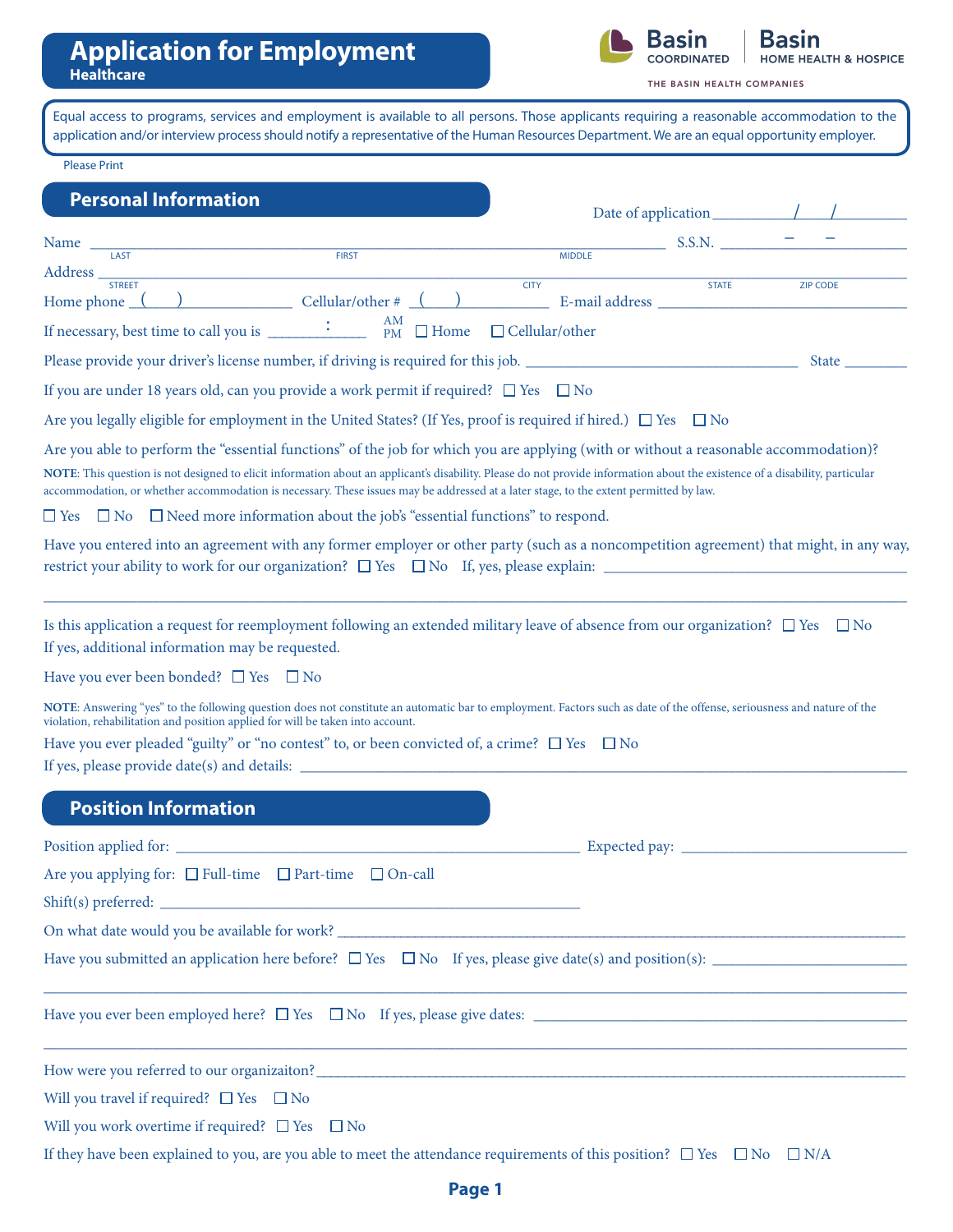# **Employment Experience**

Place an X by the employer(s) you DO NOT want us to contact. List your most recent employer first.

| $\Box$ Employer $\Box$                                                                                                                                                                                                         |           |  |  |
|--------------------------------------------------------------------------------------------------------------------------------------------------------------------------------------------------------------------------------|-----------|--|--|
|                                                                                                                                                                                                                                |           |  |  |
| Address Phone (Particular 2019) and the set of the set of the set of the set of the set of the set of the set of the set of the set of the set of the set of the set of the set of the set of the set of the set of the set of |           |  |  |
|                                                                                                                                                                                                                                |           |  |  |
| Dates employed: from $\text{(mm/yy)}$ / to $\text{(mm/yy)}$ / Hourly rate/salary: starting / final / final                                                                                                                     |           |  |  |
|                                                                                                                                                                                                                                |           |  |  |
|                                                                                                                                                                                                                                |           |  |  |
|                                                                                                                                                                                                                                |           |  |  |
|                                                                                                                                                                                                                                |           |  |  |
|                                                                                                                                                                                                                                |           |  |  |
|                                                                                                                                                                                                                                |           |  |  |
|                                                                                                                                                                                                                                |           |  |  |
|                                                                                                                                                                                                                                |           |  |  |
| Dates employed: from $\text{(mm/yy)}$ $\qquad$ to $\text{(mm/yy)}$ $\qquad$ $\qquad$ Hourly rate/salary: starting $\qquad$ final $\qquad$                                                                                      |           |  |  |
|                                                                                                                                                                                                                                |           |  |  |
|                                                                                                                                                                                                                                |           |  |  |
|                                                                                                                                                                                                                                |           |  |  |
|                                                                                                                                                                                                                                |           |  |  |
|                                                                                                                                                                                                                                |           |  |  |
|                                                                                                                                                                                                                                |           |  |  |
|                                                                                                                                                                                                                                |           |  |  |
| Dates employed: from $\text{(mm/yy)}$ / to $\text{(mm/yy)}$ / Hourly rate/salary: starting / final / final                                                                                                                     |           |  |  |
|                                                                                                                                                                                                                                |           |  |  |
| Reason for leaving                                                                                                                                                                                                             |           |  |  |
|                                                                                                                                                                                                                                |           |  |  |
|                                                                                                                                                                                                                                |           |  |  |
|                                                                                                                                                                                                                                |           |  |  |
| Explain any gaps in your employment, other than those due to personal illness, injury, or disability.                                                                                                                          |           |  |  |
|                                                                                                                                                                                                                                |           |  |  |
|                                                                                                                                                                                                                                |           |  |  |
| Have you ever been fired or asked to resign from a job? $\square$ Yes                                                                                                                                                          | $\Box$ No |  |  |
|                                                                                                                                                                                                                                |           |  |  |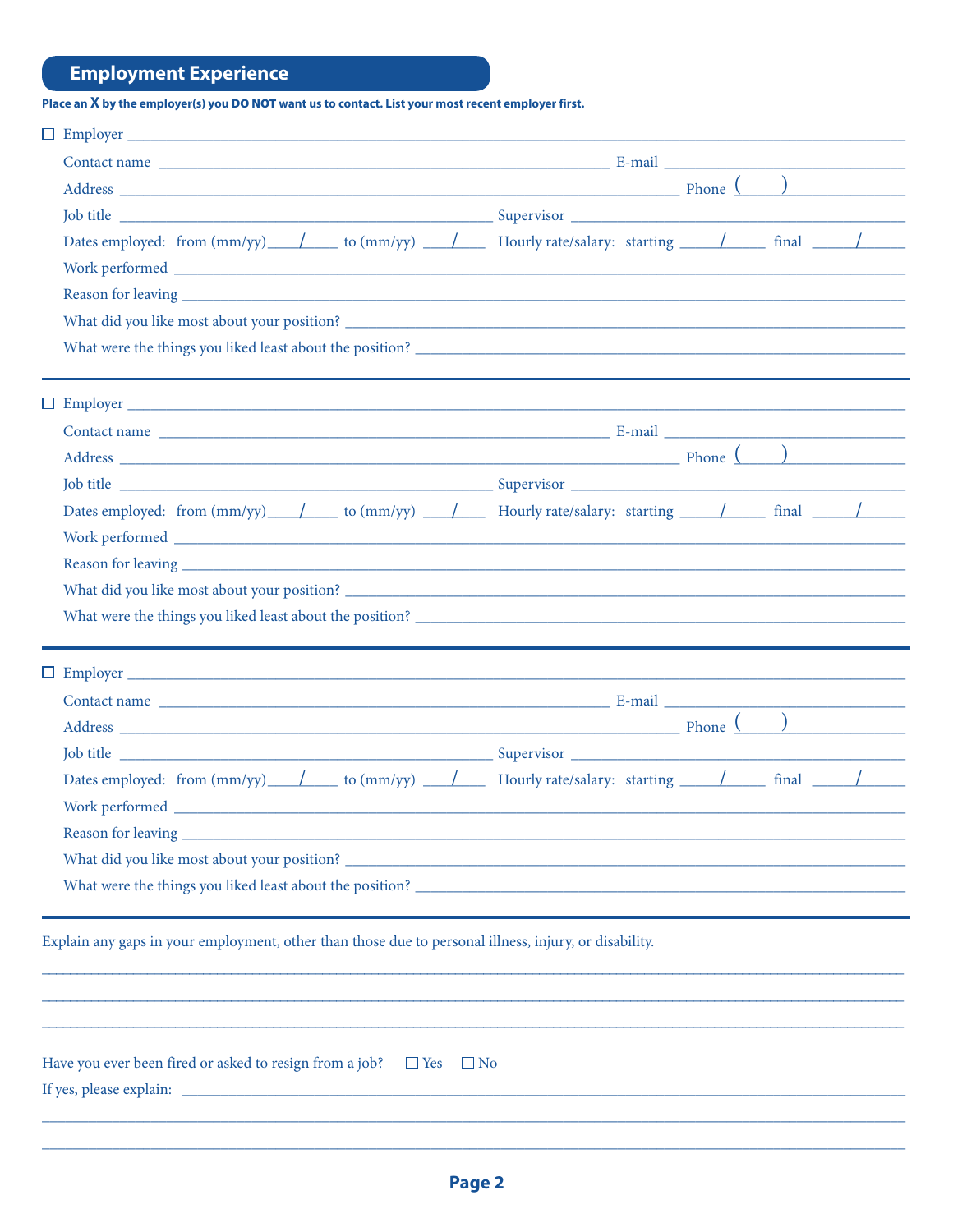# **Education**

| <b>Continuing Education:</b> <u>_____________</u> |  |
|---------------------------------------------------|--|

# **Professional Licenses/Registrations/ Certifications**

|                                        | Do you have a current license, registration, or certification? $\square$ Yes $\square$ No                                        |  |
|----------------------------------------|----------------------------------------------------------------------------------------------------------------------------------|--|
| If yes, please indicate the following: |                                                                                                                                  |  |
|                                        |                                                                                                                                  |  |
|                                        | Are there any current restrictions on your license, registration, or certification? $\square$ Yes $\square$ No                   |  |
|                                        |                                                                                                                                  |  |
|                                        | Have you ever had any disciplinary action taken against your license, registration, or certification? $\square$ Yes $\square$ No |  |
|                                        |                                                                                                                                  |  |
|                                        | Have you ever been named a defendant in a malpractice claim? $\square$ Yes $\square$ No                                          |  |
|                                        |                                                                                                                                  |  |
|                                        |                                                                                                                                  |  |

# **Special Training or Skills**

Please list any skills, experience or qualifications which you feel would especially benefit you in a healthcare organization

(i.e., specialty areas such as ICU, OB/GYN, special equipment, typing speed, computer software programs): \_

| Do you speak, read or write in any language other than English? $\Box$ Yes $\Box$ No |  |
|--------------------------------------------------------------------------------------|--|
| If yes, please describe:                                                             |  |

## **Professional Organizations**

Please list job-related organizations, clubs, professional societies or other associations to which you belong. Exclude memberships that would reveal race, color, religion, sex, national origin, genetic information, citizenship status, mental or physical disabilities, veteran reserve national guard or any other similarly protected status.

\_\_\_\_\_\_\_\_\_\_\_\_\_\_\_\_\_\_\_\_\_\_\_\_\_\_\_\_\_\_\_\_\_\_\_\_\_\_\_\_\_\_\_\_\_\_\_\_\_\_\_\_\_\_\_\_\_\_\_\_\_\_\_\_\_\_\_\_\_\_\_\_\_\_\_\_\_\_\_\_\_\_\_\_\_\_\_\_\_\_\_\_\_\_\_\_\_\_\_\_\_\_\_\_\_\_\_\_

\_\_\_\_\_\_\_\_\_\_\_\_\_\_\_\_\_\_\_\_\_\_\_\_\_\_\_\_\_\_\_\_\_\_\_\_\_\_\_\_\_\_\_\_\_\_\_\_\_\_\_\_\_\_\_\_\_\_\_\_\_\_\_\_\_\_\_\_\_\_\_\_\_\_\_\_\_\_\_\_\_\_\_\_\_\_\_\_\_\_\_\_\_\_\_\_\_\_\_\_\_\_\_\_\_\_\_\_

| <b>Organization</b> | <b>Office held</b> |
|---------------------|--------------------|
|                     |                    |
|                     |                    |
|                     |                    |